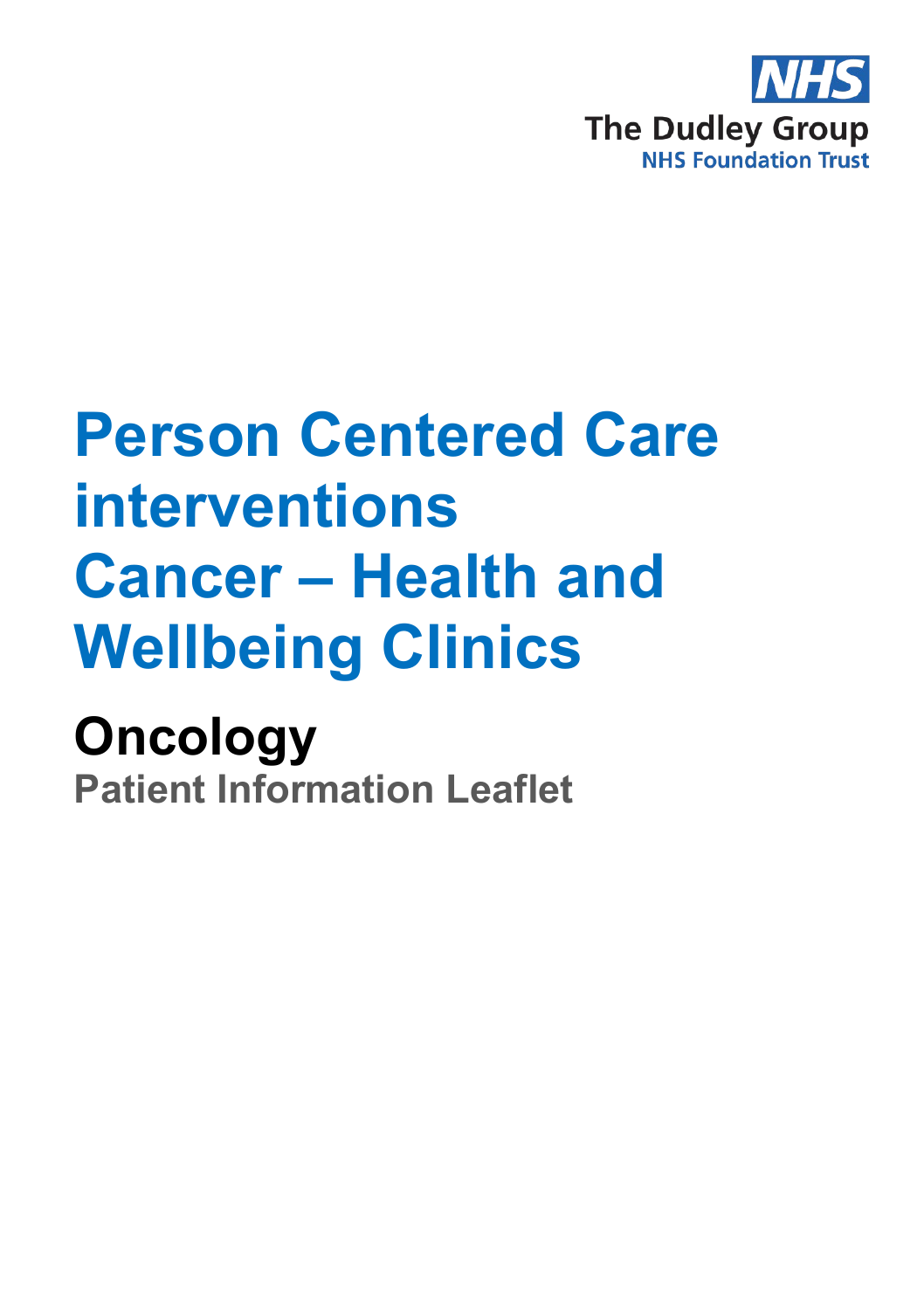## **Introduction**

This leaflet is for people who are living with cancer. It gives information on health and wellbeing. This leaflet will explain what the benefits of attending the health and wellbeing clinic are.

#### **What is a health and wellbeing clinic?**

The health and wellbeing clinic are education and information events.

People who are living with cancer, and those who have had cancer, often have specific support needs. If these needs are not addressed, it can damage their long-term prognosis and their ability to lead an active and healthy life. These needs can include information about treatment and care options, psychological support, advice about financial assistance and support in managing their condition themselves.

Carers also play a vital role in supporting people with cancer and it is important that their needs for information, advice and support are addressed.

Addressing all these needs is central to the National Cancer Survivorship Initiative (NCSI), which is coordinating efforts to improve the quality of services available to people affected by cancer.

Although there have been significant improvements in support for people living with and beyond cancer, more needs to be done so that cancer survivors have the care and support they need to live as healthy a life as possible, for as long as possible.

The aim is that everyone who has had a cancer diagnosis and is living with cancer will have access to a health and wellbeing clinic that will provide the support and information they need to enable them to lead as normal a life as possible.

#### **What are the benefits of the clinic?**

It enables people living with cancer, and their families, to manage the effects of their illness by giving them the necessary information and promoting positive lifestyle changes.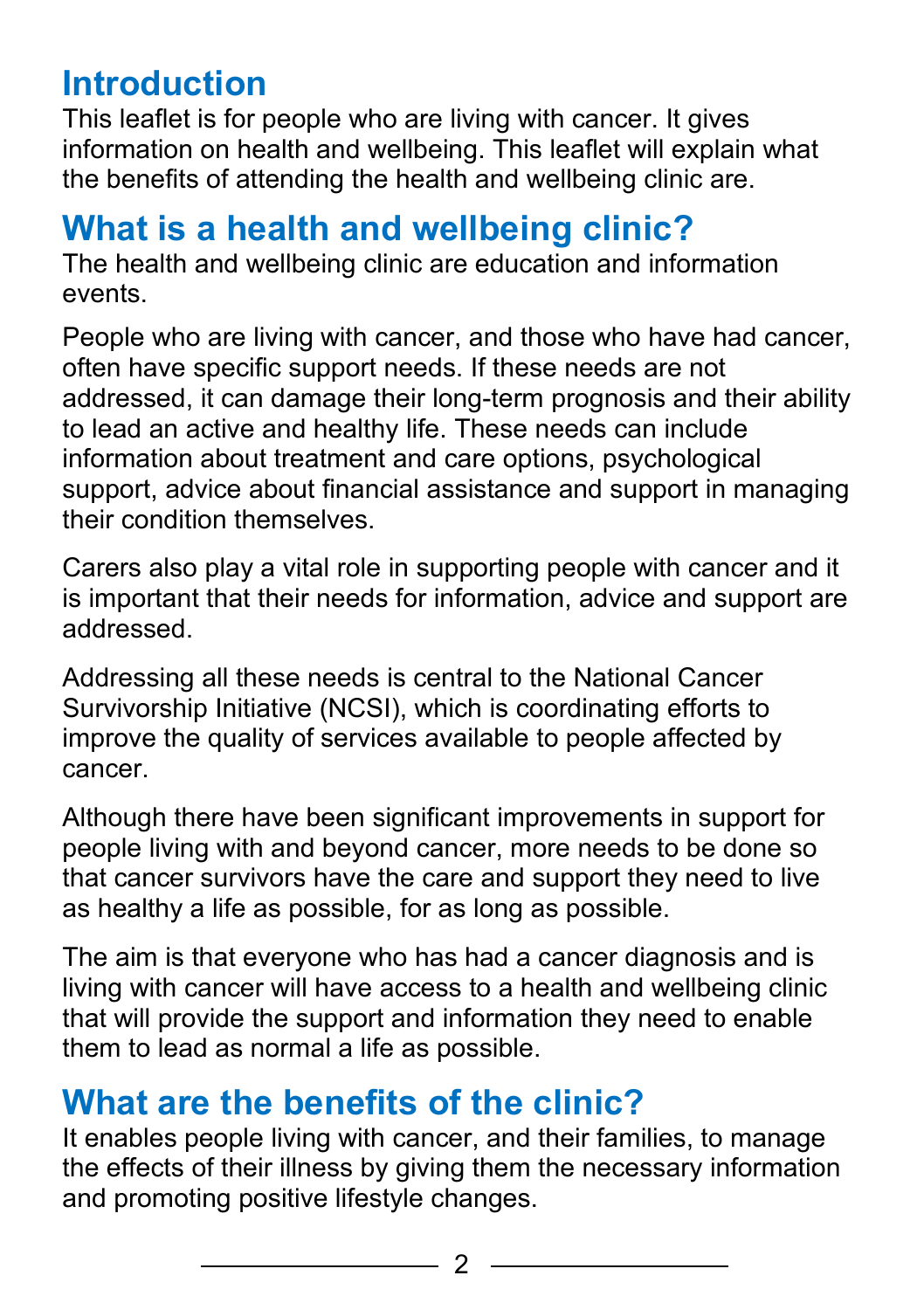## **Who are they for?**

They are for people who are living with cancer. Your clinical nurse specialist will give you an appointment when it is relevant for you to attend. You can bring a relative, a friend or carer along with you.

#### **What will I gain?**

Each session is delivered by a clinician with expertise in that field. Topics being covered include:

- Holistic needs assessment  $-$  you will have the opportunity to complete one of these during the session. Introduction to session and living with and beyond cancer team (LWBC) team
- White House Cancer Support.
- Macmillan CAB Citizens Advice benefits.
- Action Health and physical activity
- Treatments options and side effects
- Other support services available
- An introduction to palliative care.
- Psychological support available
- Nutrition and cancer

#### **Where are they held?**

They are held at Russells Hall Hospital in the Clinical Education Centre in South Block. The sessions last about one and half- two hours.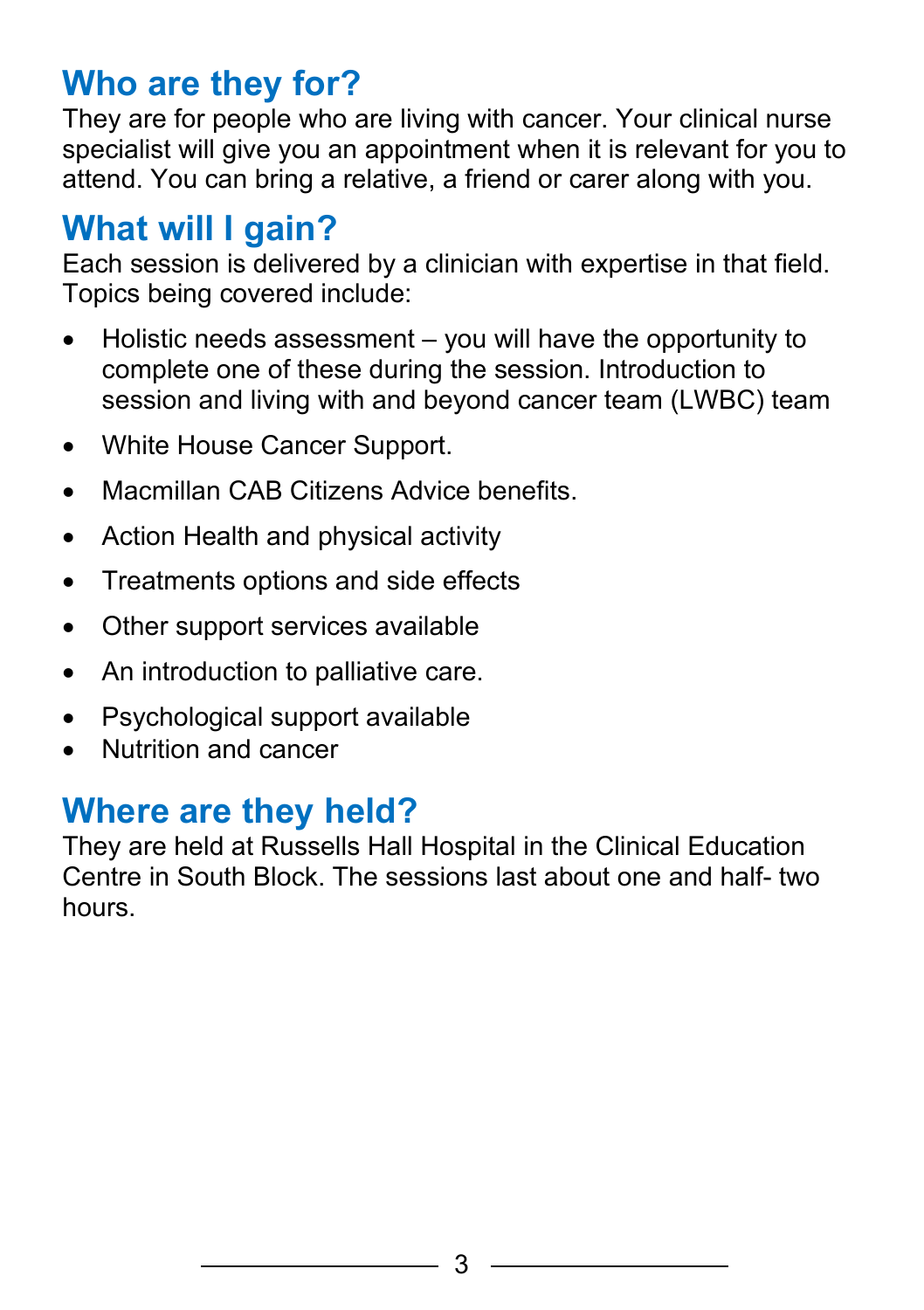## **Can I find out more?**

If you have any further questions before or after attending the session, you can contact your clinical nurse specialist on one of the following numbers.

Dial **01384 456111** plus one of the following extension numbers:

|                       | <b>Extension number</b> |                                                        |
|-----------------------|-------------------------|--------------------------------------------------------|
| Bowel cancer          | 2286                    |                                                        |
| Breast cancer         |                         | 2065 (8.30am to 5pm)                                   |
| Chemotherapy          | 2028                    |                                                        |
| Gynaecological cancer | 3355                    |                                                        |
| Haematology           | 2453                    |                                                        |
| Head and neck cancer  |                         | 2655 (8.30am to 4.30pm, not available<br>on Thursdays) |
| Lung cancer           | 2752                    |                                                        |
| Prostate cancer       | 2873                    |                                                        |
| Skin cancer           | 3088                    |                                                        |
| Upper GI cancer       |                         | 2443 (8am to 4pm)                                      |
| Urology cancer        | 2873                    |                                                        |
| <b>LWBC</b>           | 5315                    |                                                        |

(9am to 5pm, Monday to Friday, unless otherwise stated).

All are based at Russells Hall Hospital.